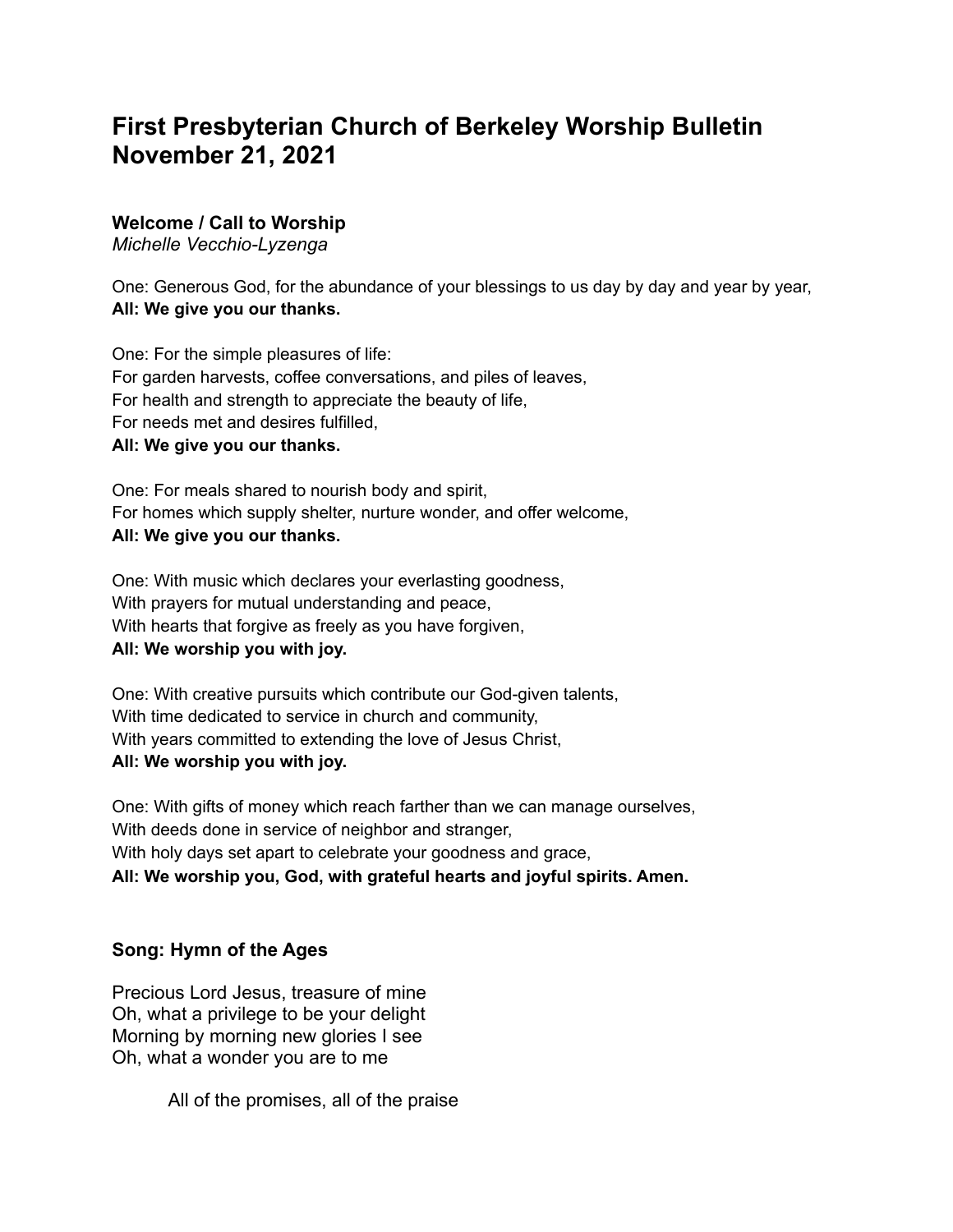All of your people have sung through the ages No matter the season the song is the same Great is your faithfulness, great is your name Great is your faithfulness, great is your name

God of our fathers, God of our peace, God thе redeemer of our history High king of heavеn, my victory won Still be my vision, still be my sun

Blessed assurance, oh, what a grace I'm prone to wander but you're prone to chase This is my story, it's the song that I'll raise I'll sing of your goodness all of my days

Hymn of the Ages Benji Cowart, Julissa Otenbriet, Maryanne J. George CCLI Song # 7161699 © 2020 Curb Songs

**Prayer of Confession**

*Rev. Mark Stryker*

**All: O God, we acknowledge that we forget you, we forget to love you, we forget to help our neighbors, we forget to thank you. Forgive us. Grant us clear minds to know you, new hearts to love you strong hands to serve you Help us live this day, this week, and always so that our whole life is a thanksgiving to you. Amen.**

### **Assurance of Pardon**

One: Friends, believe the Good News **All: In Jesus Christ we are forgiven and are being made whole. Amen.**

#### **Passing of the Peace**

One: The peace of Christ be with you. **All: And also with you.**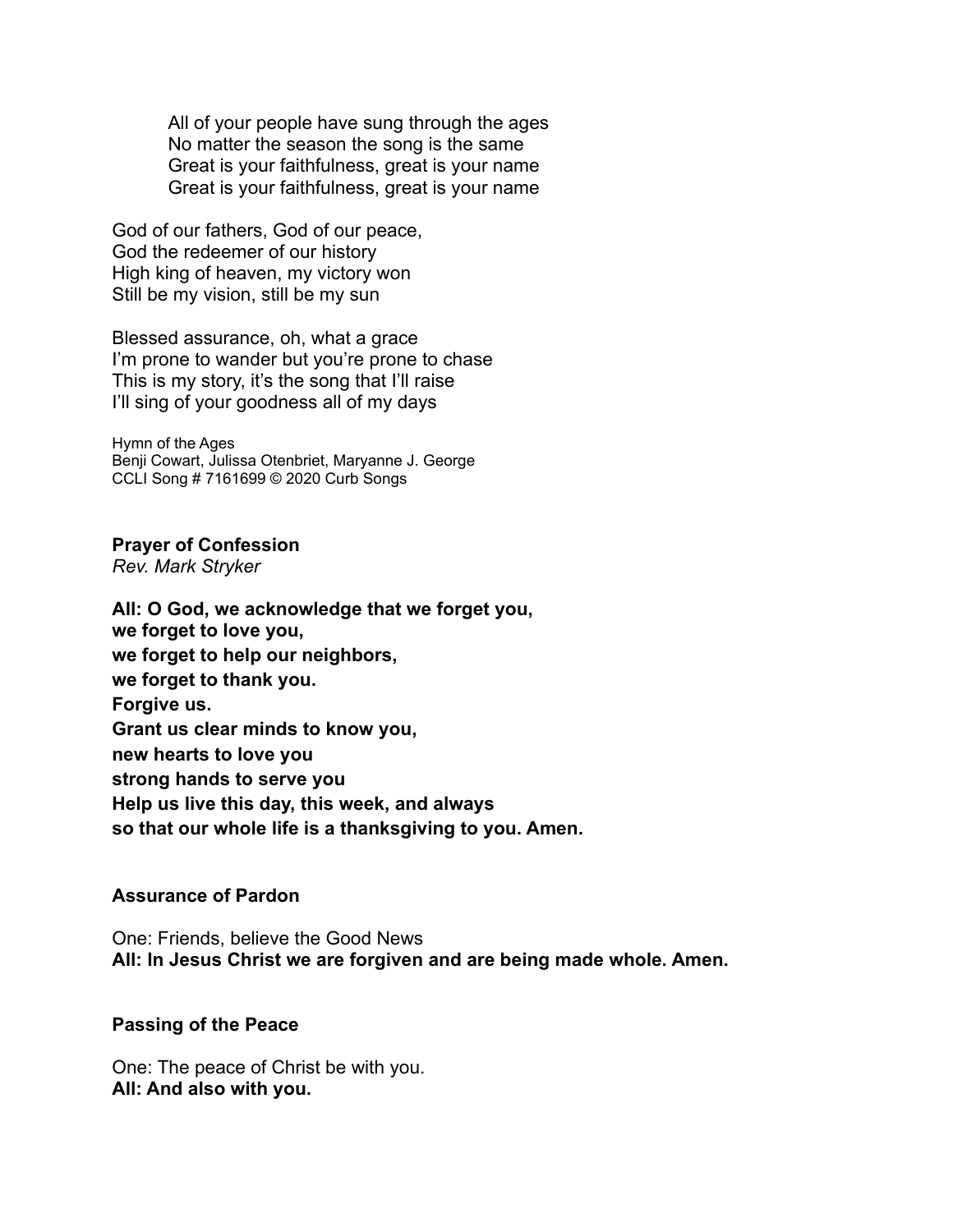### **Scripture: Genesis 47:27-48:16**

Thus Israel settled in the land of Egypt, in the region of Goshen; and they gained possessions in it, and were fruitful and multiplied exceedingly. Jacob lived in the land of Egypt for seventeen years; so the days of Jacob, the years of his life, were one hundred and forty-seven years.

When the time of Israel's death drew near, he called his son Joseph and said to him, 'If I have found favour with you, put your hand under my thigh and promise to deal loyally and truly with me. Do not bury me in Egypt. When I lie down with my ancestors, carry me out of Egypt and bury me in their burial place.' He answered, 'I will do as you have said.' And he said, 'Swear to me'; and he swore to him. Then Israel bowed himself on the head of his bed.

After this Joseph was told, 'Your father is ill.' So he took with him his two sons Manasseh and Ephraim. When Jacob was told, 'Your son Joseph has come to you', he summoned his strength and sat up in bed. And Jacob said to Joseph, 'God Almighty appeared to me at Luz in the land of Canaan, and he blessed me, and said to me, "I am going to make you fruitful and increase your numbers; I will make of you a company of peoples, and will give this land to your offspring after you for a perpetual holding." Therefore your two sons, who were born to you in the land of Egypt before I came to you in Egypt, are now mine; Ephraim and Manasseh shall be mine, just as Reuben and Simeon are. As for the offspring born to you after them, they shall be yours. They shall be recorded under the names of their brothers with regard to their inheritance. For when I came from Paddan, Rachel, alas, died in the land of Canaan on the way, while there was still some distance to go to Ephrath; and I buried her there on the way to Ephrath' (that is, Bethlehem).

When Israel saw Joseph's sons, he said, 'Who are these?' Joseph said to his father, 'They are my sons, whom God has given me here.' And he said, 'Bring them to me, please, that I may bless them.' Now the eyes of Israel were dim with age, and he could not see well. So Joseph brought them near him; and he kissed them and embraced them. Israel said to Joseph, 'I did not expect to see your face; and here God has let me see your children also.' Then Joseph removed them from his father's knees, and he bowed himself with his face to the earth. Joseph took them both, Ephraim in his right hand towards Israel's left, and Manasseh in his left hand towards Israel's right, and brought them near him. But Israel stretched out his right hand and laid it on the head of Ephraim, who was the younger, and his left hand on the head of Manasseh, crossing his hands, for Manasseh was the firstborn. He blessed Joseph, and said,

'The God before whom my ancestors Abraham and Isaac walked, the God who has been my shepherd all my life to this day, the angel who has redeemed me from all harm, bless the boys; and in them let my name be perpetuated, and the name of my ancestors Abraham and Isaac; and let them grow into a multitude on the earth.'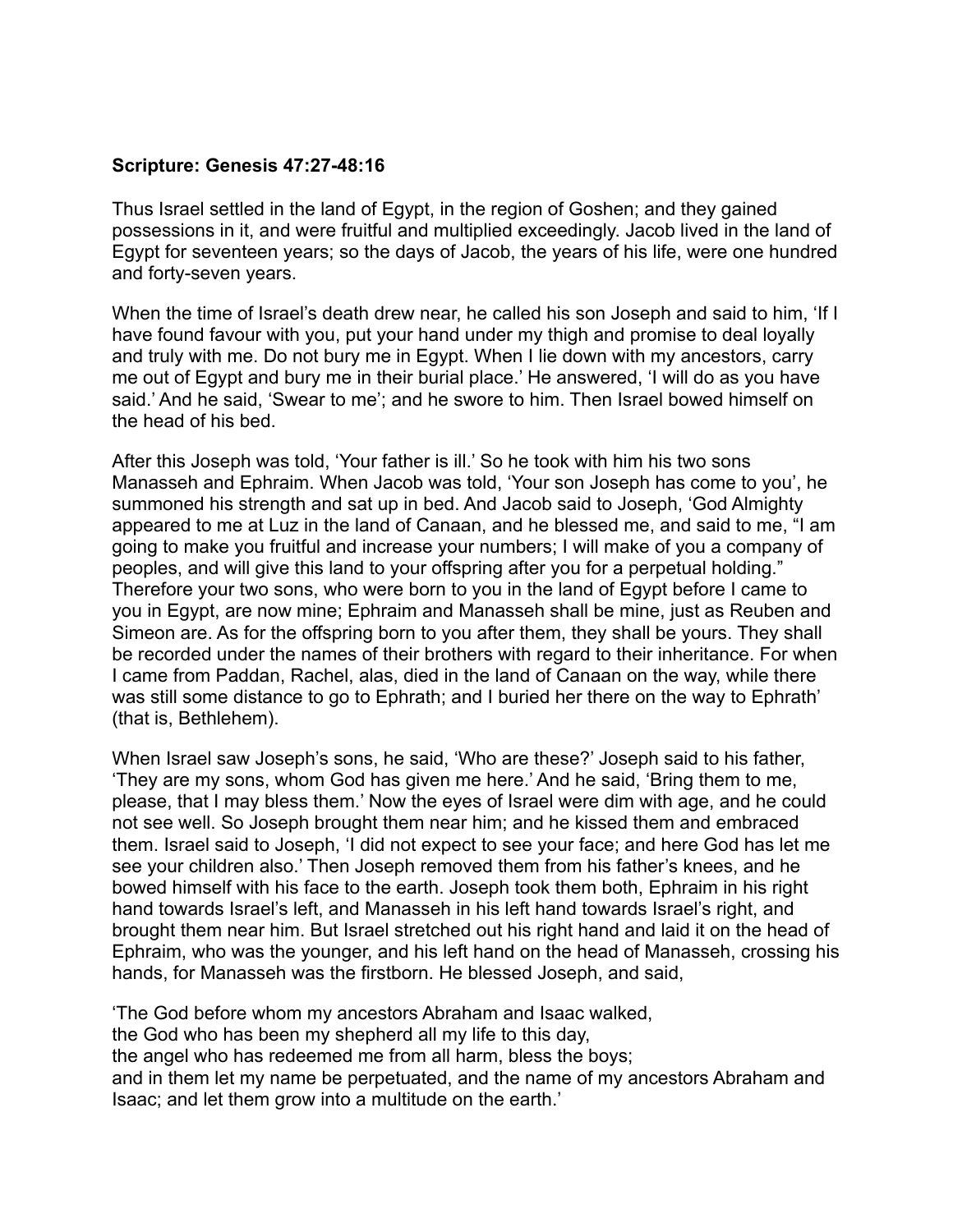### **Sermon: My Shepherd All My Life**

*Rev. Dr. Charlene Han Powell*

## **Song: Order My Steps**

Order my steps in your word, dear Lord; lead me, guide me, every day. Send your anointing, Father, I pray, order my steps in your word. Humbly I ask thee, teach me your will, while you are working, help me be still. Though Satan is busy, God is real! Order my steps in your word.

I want to walk worthy, my calling to fulfill. Please order my steps, Lord, and I'll do your blessed will. The world is ever changing, but you are still the same. If you order my steps, I'll praise your name.

Order my steps in your word, order my tongue in your word; guide my feet in your word, wash my heart in your word. Show me how to walk in your word, show me how to talk in your word. When I need a brand new song to sing, show me how to let your praises ring in your word. Please, order my steps in your word.

CCLI Song # 1138080 Glenn Burleigh © 1991 Glenn Burleigh Music Workshop & Ministry, Inc. (Admin. by Burleigh Inspirations Music)

## **Time for Pledging**

**The Lord's Prayer** *Tom Elson*

Our Father, who art in heaven, hallowed be thy name. Thy kingdom come. Thy will be done, on earth as it is in heaven. Give us this day our daily bread. And forgive us our debts, as we forgive our debtors. And lead us not into temptation, but deliver us from evil. For thine is the kingdom, and the power, and the glory, forever. Amen.

## **Song: Come,Ye Thankful People, Come**